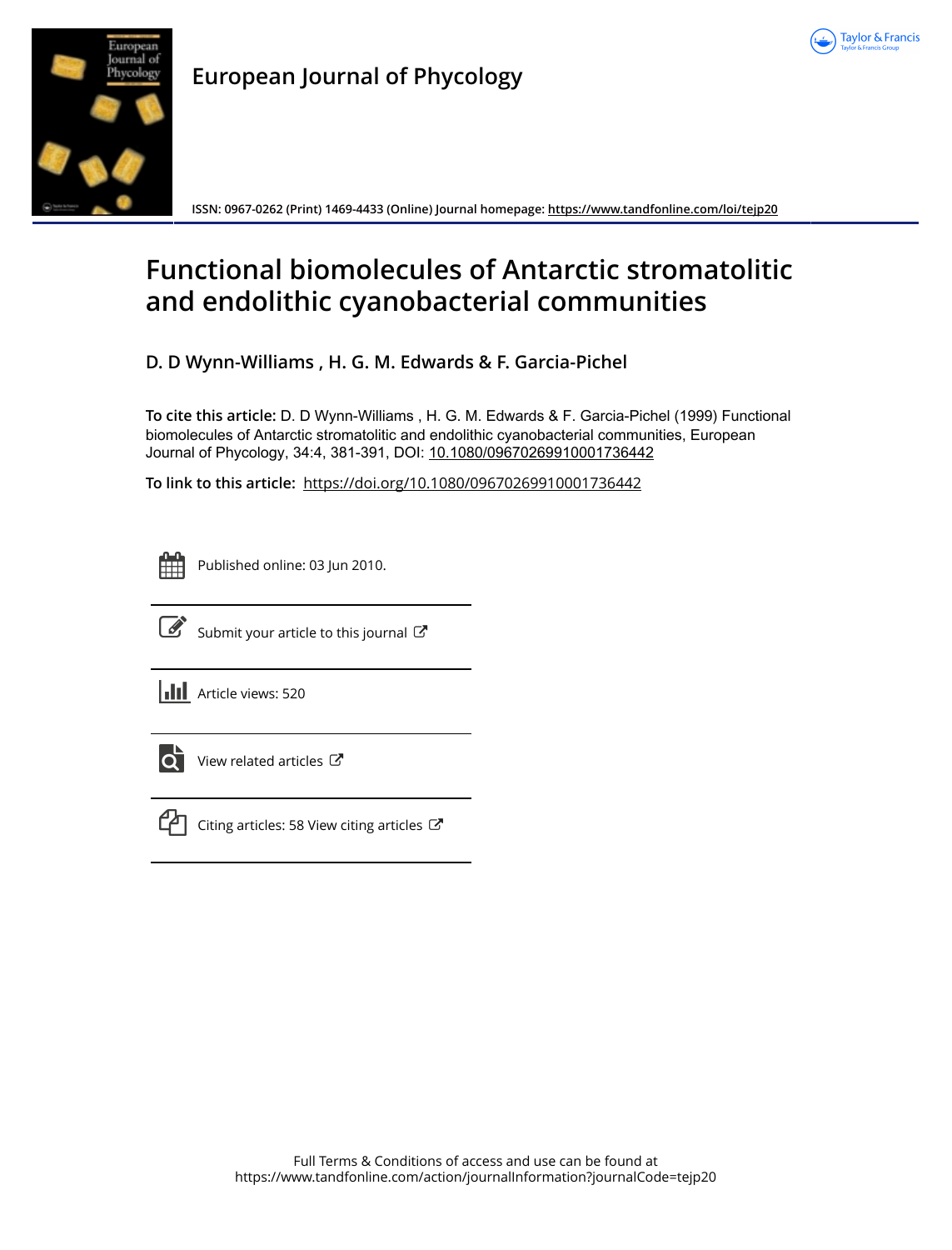## **Functional biomolecules of Antarctic stromatolitic and endolithic cyanobacterial communities**

## **D. D. WYNN -W ILL IAMS1 , H. G. M. EDWARDS2 AND F. GARC IA -P ICH EL3**

" *British Antarctic Survey*, *Natural Environment Research Council*, *High Cross*, *Madingley Road*, *Cambridge CB3 0ET*, *UK*

#*Department of Chemical and Forensic Sciences*, *University of Bradford*, *Bradford BD7 1DP, UK*

\$*Max Planck Institute of Marine Microbiology*, *Celsiusstrasse 1, D-28359 Bremen, Germany*

(*Received 12 December 1998 ; accepted 22 June 1999*)

For activity and survival in extreme terrestrial Antarctic habitats, lithobiontic cyanobacteria depend on key biomolecules for protection against environmental stress and for optimization of growth conditions. Their ability to synthesize such molecules is central to their pioneering characteristics and major role as primary producers in Antarctic desert habitats. Pigmentation is especially important in protecting them against enhanced UVB damage during stratospheric ozone depletion (the Ozone Hole) during the Antarctic spring and subsequent photoinhibition in the intense insolation of the summer. To be effective, especially for the screening of highly shade-adapted photosystems of cyanobacteria, protective pigments need to be located strategically. Antarctic lithic cyanobacterial communities are therefore stratified, as in soil biofilms of Alexander Island, the benthic stromatolitic mats of ice-covered hypersaline lakes in the McMurdo Dry Valleys, and the endolithic communities within translucent Beacon sandstone outcrops of Victoria Land. The protective pigments include scytonemin, carotenoids, anthroquinones and mycosporine-like amino acids. To detect and locate photoprotective pigments *in situ* in free-living cyanobacteria and cyanolichens from hot and cold desert habitats, we have used Fourier-transform Raman microspectroscopy. With appropriate power inputs for labile molecules, this high-precision, non-intrusive laser-based technique can not only identify biomolecules in their natural state but also locate them spatially within the habitat relative to the components of the community, which require protection. In conjunction with direct and epifluorescence microscopy it provides a spatial and functional description of the protective strategy of a community. We present the unique Raman spectrum of scytonemin and use its primary and corroborative peaks to identify it within the plethora of other biochemical constituents of several natural cyanobacterial communities, including an Antarctic endolith. The remote-sensing aspect of this technique makes it suitable not only for spatial biochemical analysis of present and palaeontological Antarctic communities but also for analogous putative habitats on Mars.

**Key words:** Antarctic, cyanobacteria, endolithic, lichens, lithic, pigments, Raman, scytonemin, spectroscopy, ultraviolet

#### **Introduction**

A major challenge for studies of the microbial ecology of cyanobacterial communities is to identify and quantify *in situ* the functional molecules which protect them from the environmental stresses they tolerate as part of their pioneering characteristics. Although molecules which protect against photoinhibition (e.g. carotenoids) and UV photodamage (e.g. scytonemin) can be extracted from the community with solvents for quantification (Downes *et al*., 1993), to determine their small-scale distribution within the functional stratification of the light-dependent community requires specialized and tedious procedures. The terrestrial Antarctic contains a variety of cyanobacteriadominated communities. Cyanobacteria not only form biofilms on the soil surface (Wynn-Williams, 1996) but also form benthic mats in Antarctic Dry Valley streams (Vincent *et al*., 1993), stromatolitic mats in hypersaline icecovered lakes (Wharton, 1994) and cyanobacterial zones

Correspondence to: Dr David D. Wynn-Williams. e-mail: ddww@bas.ac.uk

in endolithic microbial communities inside translucent Beacon sandstone (Friedmann & Ocampo-Friedmann, 1988). They also enter symbiotic associations resulting in cyanolichens. Although these are not found south of Mars Oasis at 71°52'S on Alexander Island (R. I. Lewis-Smith, personal communication) several lichen species are common on the Antarctic Peninsula and adjacent islands (Redon, 1985 ; Kappen, 1993). *Nostoc* spp. are the most common cyanobionts, but members of the genera *Scytonema*, *Gloeocapsa* and *Stigonema* occur as well. The physical microenvironment of cyanobacteria in lithic habitats, whether free-living or symbiotic, enables them to optimize their metabolic capacity whilst minimizing the effects of extreme environmental stress, especially the effects of photoinhibition and enhanced UVB during the spring depletion of stratospheric ozone (Farman *et al*., 1985 ; Wynn-Williams, 1994).

Cyanobacteria are characteristically pioneer microorganisms which drive microbial ecosystems by their photosynthetic primary productivity. However, their dependence on solar irradiance restricts them to near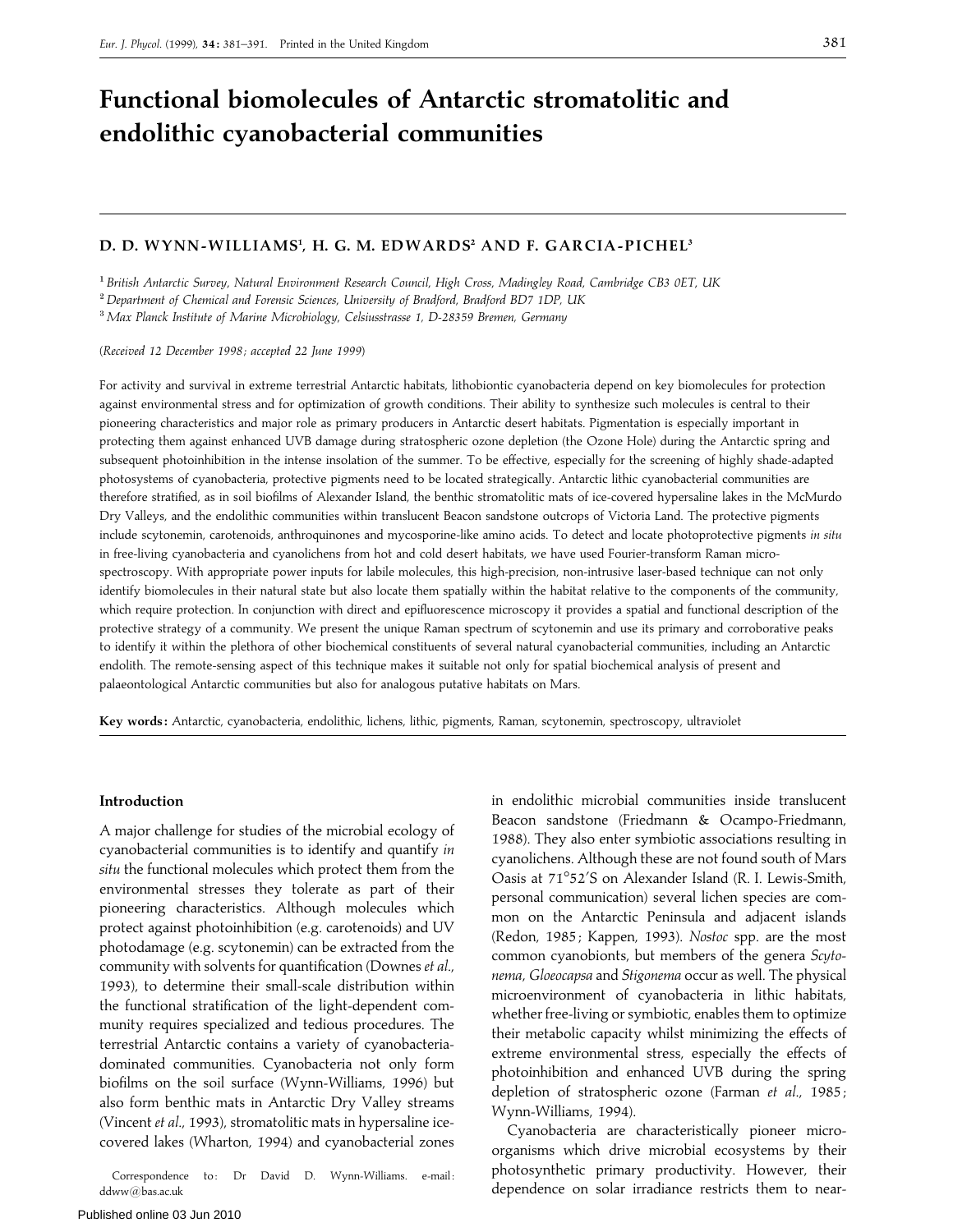surface habitats and renders them vulnerable to a broad range of environmental stresses (Wynn-Williams, 1999*b*). These include UVB photodamage (Garcia-Pichel & Castenholz, 1994), photo-inhibition (Donkor & Häder, 1996), desiccation (Potts, 1994), extremes of high and low temperature often straddling freezing point (Melick & Seppelt, 1994), high osmotic stress in surface evaporites (Grant *et al*., 1998) and inorganic oligotrophy (Wainwright *et al*., 1993). Tolerance of these stresses may depend on the protective effect of strategically located key biomolecules such as photoprotectants, accessory pigments, water-replacement molecules, compatible solutes and acids or chelators to mobilize inorganic nutrients (Edwards *et al*., 1997). The spatial location of photoprotectants in the moribund upper matrix of cyanobacterial mats is often vital for the survival of highly shade-adapted organisms underneath (Vincent *et al*., 1993), especially during UVB enhancement within the Ozone Hole (Häder, 1993).

There is therefore a need to analyse the distribution of key molecules in undisturbed field-fresh material, not only to detect and quantify them but also to locate them. It is also of fundamental micro-ecological importance to be able to characterize these molecules in hydrated field conditions *in situ* while they are still associated with biological ultrastructures such as proteins (e.g. phycobiliproteins), membranes and thylakoids. Their conformational state and degree of hydration may be of biochemical importance, as in the two distinct hydration states of calcium oxalate found in desiccating lichens (Russell *et al*., 1998 ; Wynn-Williams*et al*., 1997). Although pigments can occasionally be solvent-extracted from lichens without incurring serious damage (Solhaug & Gauslaa, 1996), their study outside the community potentially loses important ultrastructural and biochemical information. A powerful technique offering microscale resolution is epifluorescence microscopy (EFM) combined with image analysis. It can be used to show the distribution of autofluorescent photopigments, such as the lightharvesting phycobiliprotein, phycocyanin, by using selective excitation wavelengths (green light at 560 nm to stimulate fluorescence at 655 nm : Wynn-Williams, 1988). However, this approach cannot be used quantitatively nor confirm molecular configuration. Neither can EFM be used for calcium oxalate, a non-fluorescent compound, which is functionally important in the bioweathering of rock and modifies the microbial habitat for endolithic symbioses (Edwards *et al*., 1997).

Laser-based Fourier-transform Raman spectroscopy (FTRS) does meet these requirements and has been applied successfully to stratified Antarctic endolithic microbial communities (Russell *et al*., 1998) and differential pigment distribution in epilithic lichens (Edwards *et al*., 1998). Each molecule is identifiable because its Raman spectrum is the unique synthesis of the vibrational states of all the interatomic bonds constituting a specific molecule, so that they scatter light at specific wavelengths other than that of the incident laser (Williams & Batchelder, 1994). Even the different hydration state of calcium oxalate monohydrate and dihydrate results in distinctly different Raman spectra (Wynn-Williams *et al*., 1997). The usually complex structure of pigments, such as the anthraquinone parietin, gives them distinct Raman spectra with key diagnostic peaks (Edwards *et al*., 1998). These are recognizable not only in pure samples but also amongst all the other compounds that constitute a cell, a community, or even the inorganic habitat in which they are situated.

This paper focuses on a key photoprotective pigment for cyanobacteria in UV-stressed lithic habitats – scytonemin. We show how the Raman spectrum for the pure compound can be used to detect and locate the molecule in field-fresh cyanobacteria *in situ* in a wide range of habitats.

### **Materials and methods**

#### *Scytonemin purification*

Pure scytonemin (Prouteau *et al*., 1993) was obtained from natural samples of intertidal cyanobacterial mats, dominated by *Lyngbya* cf. *aestuarii*. Dried mats were ground under liquid nitrogen in a mortar and extracted with ethyl acetate. Scytonemin was purified by precipitation according to the 'bulk procedure' of Garcia-Pichel & Castenholz (1991), and additionally by semi-preparative thin layer chromatography. Purity was checked spectrophotometrically and by TLC co-chromatography against a standard.

#### *Field*-*collected samples*

To determine whether key Raman peaks attributable to scytonemin could be detected in nature, samples from the following cyanobacterial communities were analysed. (1) An upper intertidal cyanobacterial mat dominated by *Lyngbya* cf. *aestuarii* from subtropical Laguna Ojo de Liebre, Guerrero Negro, Baja California Sur, Mexico. This mat is known to contain very high amounts of scytonemin, the bulk of which is found in the upper 250  $\mu$ m (Garcia-Pichel & Castenholz, 1991). (2) A cyanobacterially dominated, sandy soil crust ('black crust type ') containing surface populations of scytonemin-producing *Nostoc* and *Scytonema* spp. (Garcia-Pichel & Belnap, 1996) from aridlands in Arches National Park, Moab, Utah, USA. The bulk areal concentrations of scytonemin had been determined by standard methods to be 335 mg m<sup>-2</sup>. Those of chlorophyll *a* were 32 mg m<sup>-2</sup>. (3) A soil lichen of the genus *Collema*, containing *Nostoc* sp. as a photobiont, from the same location as sample 2, containing typically 1.34 mg of scytonemin g<sup>-1</sup> dry lichen biomass (Büdel et *al*., 1997). (4) A cyanobacterial culture belonging to the genus *Chlorogloeopsis* (strain O-89-Cgs(1)). This was isolated from a walkway pavement in Eugene, Oregon, USA, and grown in the laboratory with or without exposure to UVA radiation and therefore containing either 15 mg of scytonemin  $g^{-1}$  dry biomass, or un-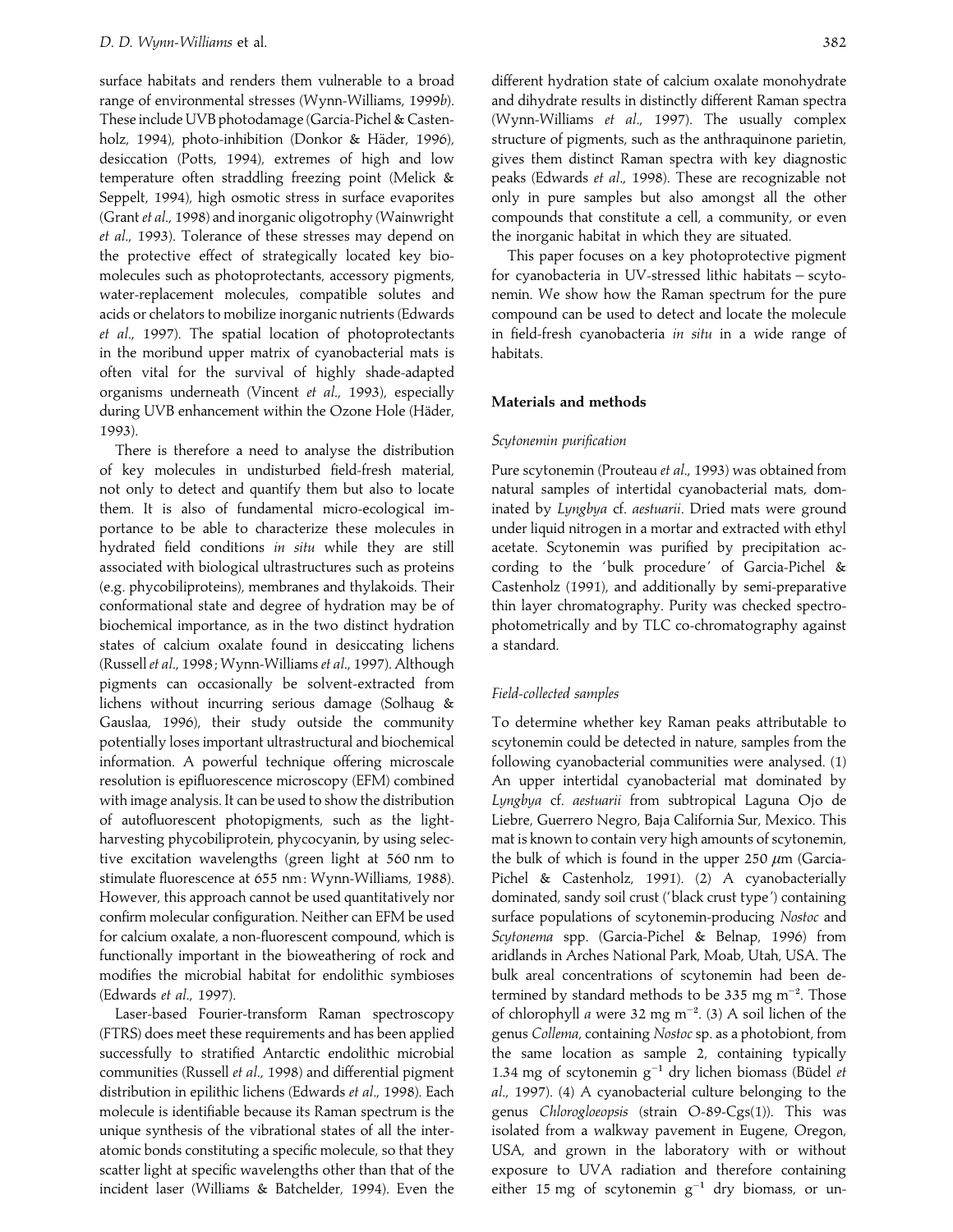

**Fig. 1.** (*a*) FT-Raman spectrum (1064 nm excitation) of pure scytonemin (oxidized form) in the wavenumber range 100–3500 cm−", at low sensitivity. (*b*) FT-Raman spectrum of pure scytonemin (oxidized form) in the range 100–1800 cm<sup>-1</sup>, at higher sensitivity showing a strong resonance at 1590 cm<sup>-1</sup> and weaker but distinct resonances at 1549, 1323 and 1172 cm<sup>-1</sup>.

detectable amounts of scytonemin (Garcia-Pichel *et al*., 1992). (5) A cryptoendolithic cyanobacterial community in Beacon sandstone from Battleship Promontory ( $76^{\circ}54^{\prime}$ S, 160° $57^{\prime}$ E) in the Convoy Range, southern Victoria Land, Antarctica (Friedmann *et al*., 1988). The geology of this region is described and mapped in Pocknall *et al*. (1994) and is compared with other endolithic microbial habitats in Russell *et al*. (1998). The site is a sheltered north-facing plateau at 2000 m asl, *c*. 8 km from the polar plateau. The grain composition of the quartzbased sandstone, as determined by image analysis of gently crushed samples, was as follows. Size distribution (mean diameter,  $n = 36$ ):  $82\% < 250 \ \mu \text{m}$ , 17% at 250–500  $\mu$ m and 1% at < 500  $\mu$ m. The translucent sandstone, stored in the dark at  $-20$  °C since sampling in 1995, was fractured vertically to expose the cryptoendolithic community for Raman spectroscopy. The

presence of scytonemin in this community had not been determined by alternative methods. All the samples were in a naturally dry state, although this is not a requirement for the technique.

## *Principles and application of Fourier*-*transform Raman spectoscopy*

Fourier-transform Raman spectroscopy (FTRS) is based on the scattering of monochromatic laser radiation by its interaction with the molecular vibrations and rotations in the constituents of an untreated sample. The monochromatic 1064 nm near-infrared laser beam is focussed to the required 'footprint', which can be as small as  $5 \mu m$ . Elastic collisions between the photons and the organic and inorganic compounds comprising the field sample result in radiation scattered mostly at the incident frequency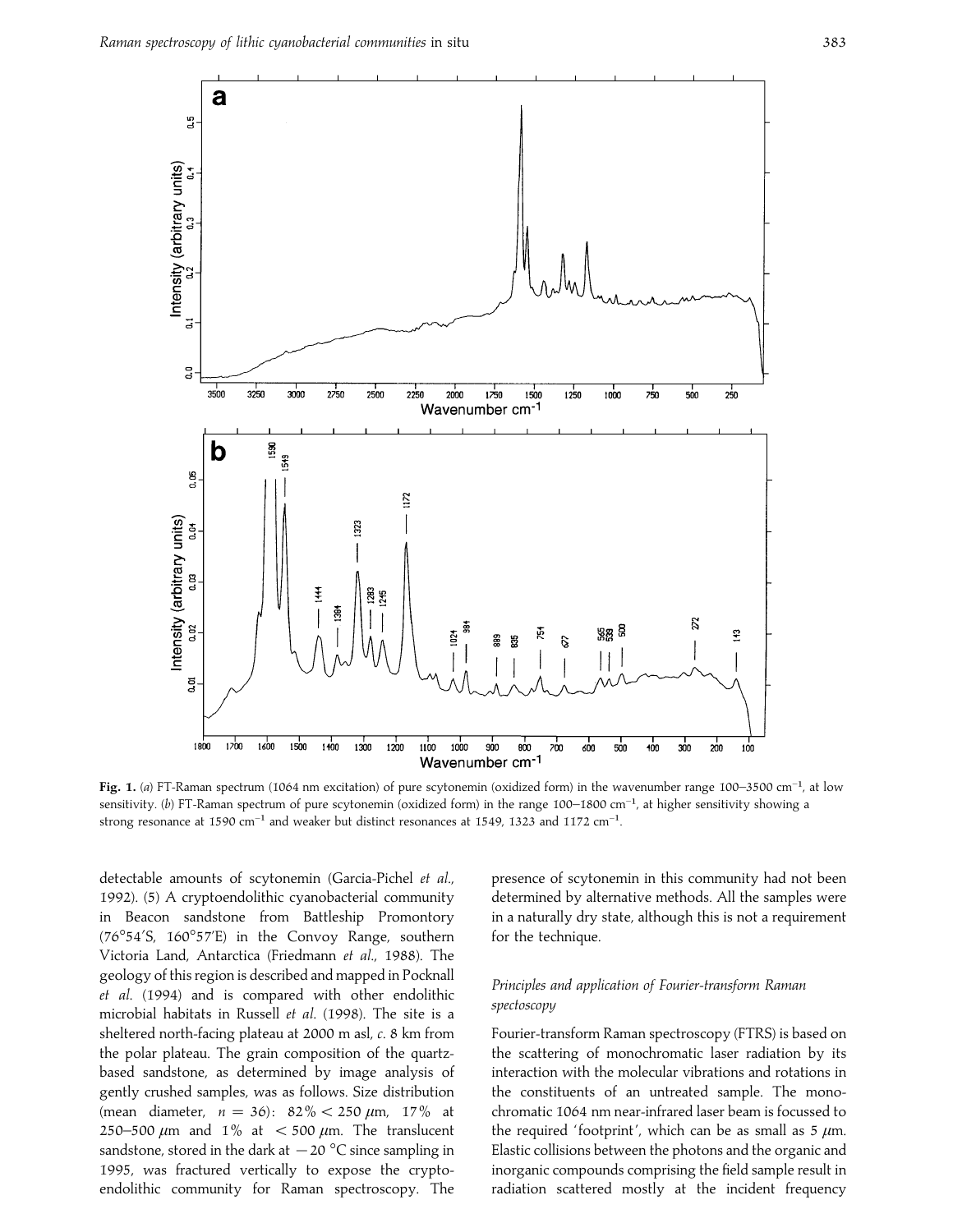

benzaldehyde.

(Rayleigh scattering). However, concurrent inelastic collisions resulting from vibrational transitions of chemical bonds in the compounds produce a small fraction of the scattered radiation with shifted frequencies. Spectral lines which are shifted to energies lower than that of the laser source (Stokes lines) are produced by ground-state molecules, whilst lines at higher frequencies (anti-Stokes lines) are due to molecules in higher excited vibrational states. In Raman spectroscopy, the frequencies (Hz) of light of different wavelengths  $(\lambda)$  are traditionally expressed as the equivalent wavenumber  $(cm<sup>-1</sup>)$ . This is the number of waves per centimetre path in a vacuum (*c*. 15000 cm<sup>-1</sup> for red light) and numerically is  $1/\lambda$ . To present the Raman spectrum, the Rayleigh scatter line at the excitation wavelength is standardized to a wavenumber  $= 0$ . The Raman spectrum of a given compound consists of a unique fingerprint of all its atoms, groups and bonds and their interactive effect (stretching, deformation, rotating) on each other. Characteristic corroborative groups of peaks from this spectrum can be used to identify the compound amongst others in a mixed sample.

Spectra were recorded using a Fourier-Transform Bruker IFS66 (Bruker IR Analytische, Karlsruhe, Germany) instrument and FRA 106 Raman module attachment with 350 mW Nd:YAG laser excitation at 1064 nm and a liquid-nitrogen-cooled germanium detector. For spectroscopy of rock profiles and surface crusts this was coupled via a TV camera to a Raman microscope with a  $\times$  40 objective giving a resolution of  $c$ . 40  $\mu$ m at the sample. About 10000 scans at 4 cm<sup>-1</sup> resolution were needed to obtain good spectra with wavenumbers accurate to  $±1$  cm<sup>-1</sup> or better.

For the surface crust communities and mats, three replicate samples were scanned directly without preparation. For the endolithic community from Battleship Promontory, three replicate rock samples were fractured vertically to expose the community. Fifteen individual point spectra were taken down a 10 mm profile of each sample. This gave three replicate spectra per zone. Spectra of the face of the surface crust and the zone of iron accumulation were obtained using the FT-Raman spectrometer in macroscopic mode. Compilation spectra given in the figures are based on the means of the triplicate spectra per zone. The objective of the Raman analyses presented here is to detect the presence of target biomolecules and their relative proportions and spatial distribution *in situ* rather than their absolute concentrations, determination of which requires calibration – a technique under development.

## **Results**

The unique Raman spectrum of pure scytonemin (Fig. 1*a*, *b*) shows a distinctive high peak at a wavenumber of 1590 cm−" with clear but lower intensity peaks at 1549, 1323 and 1172 cm<sup>-1</sup>. The peaks at 1590 and 1172 cm<sup>-1</sup> are the main diagnostic peaks but all are corroborative. Comparative spectra for tryptophan and *p*-hydroxybenzaldehyde, which are model moieties of the scytonemin molecule, show different patterns of peaks (Fig. 2), illustrating the uniqueness of each spectrum, which is not merely the sum of component parts. The conspicuous pattern of scytonemin peaks has the potential to act as a biomarker for the molecule in pure or mixed cyanobacterial communities. To test this hypothesis, a culture of *Chlorogloeopsis* and a variety of natural communities known to contain scytonemin-rich cyanobacteria were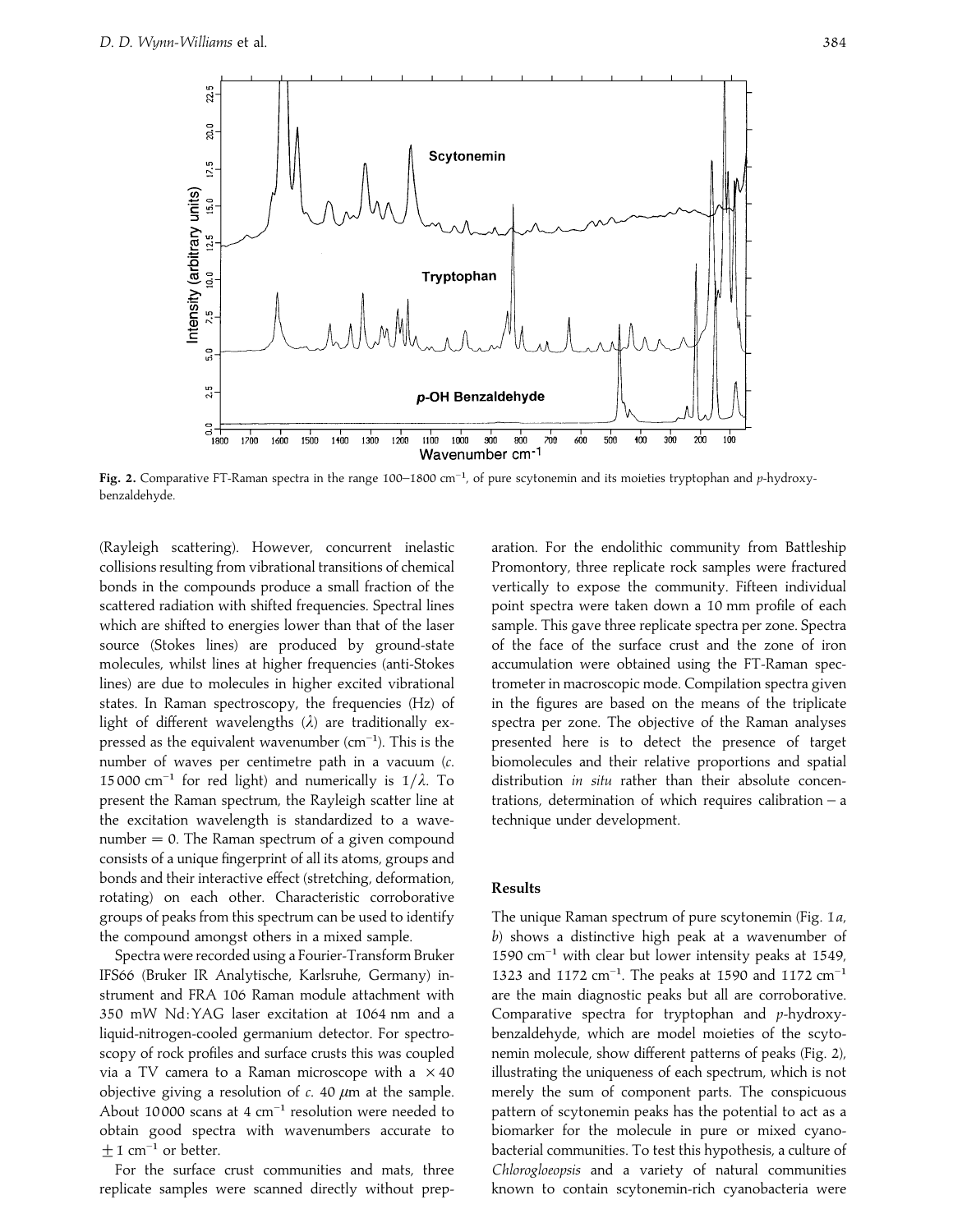

**Fig. 3.** (*a*) Comparative FT-Raman spectrum of pure scytonemin with the cyanobacterium *Chlorogloeopsis* containing scytonemin. (*b*) Comparative FT-Raman spectrum of pure scytonemin with the same strain of *Chlorogloeopsis* as in (*a*) but lacking scytonemin.

scanned for these peaks (Figs 3–5) relative to pure scytonemin and a strain of the same *Chlorogloeopsis* known to be deficient in scytonemin (Fig. 3*b*).

In the strain of *Chlorogloeopsis* grown under conditions promoting the synthesis of scytonemin, the  $1590 \text{ cm}^{-1}$ peak was clearly evident but was partially masked by other bands in the 1500–1550  $cm^{-1}$  range, although the shoulder at 1549 cm−" was detectable. The corroborative peak at 1172 cm<sup>-1</sup> was distinct. In the control culture, lacking scytonemin, all four scytonemin resonances were absent (Fig. 3*b*). The conspicuous peaks which were present at wavenumbers of 1556, 1163 and 572  $cm^{-1}$ 

were distinctly different (at a wavenumber resolution of  $+1$  cm<sup>-1</sup>) from those of scytonemin.

All the desert samples showed all four scytonemin peaks to a greater or lesser degree. The Raman spectrum of the intertidal cyanobacterial *Lyngbya* mat showed the primary peak at 1590 cm<sup>-1</sup> corroborated by the secondary peak at 1172 cm−" (Fig. 4*a*). There was also a shoulder at 1549 cm−" which was further indicative of scytonemin. In the desert crust containing *Nostoc* and *Scytonema* (Fig. 4*b*) the 1590 cm<sup>-1</sup> peak was distinct, with a clear 1172 cm<sup>-1</sup> secondary peak.

Although the epilithic desert crust cyanolichen *Collema*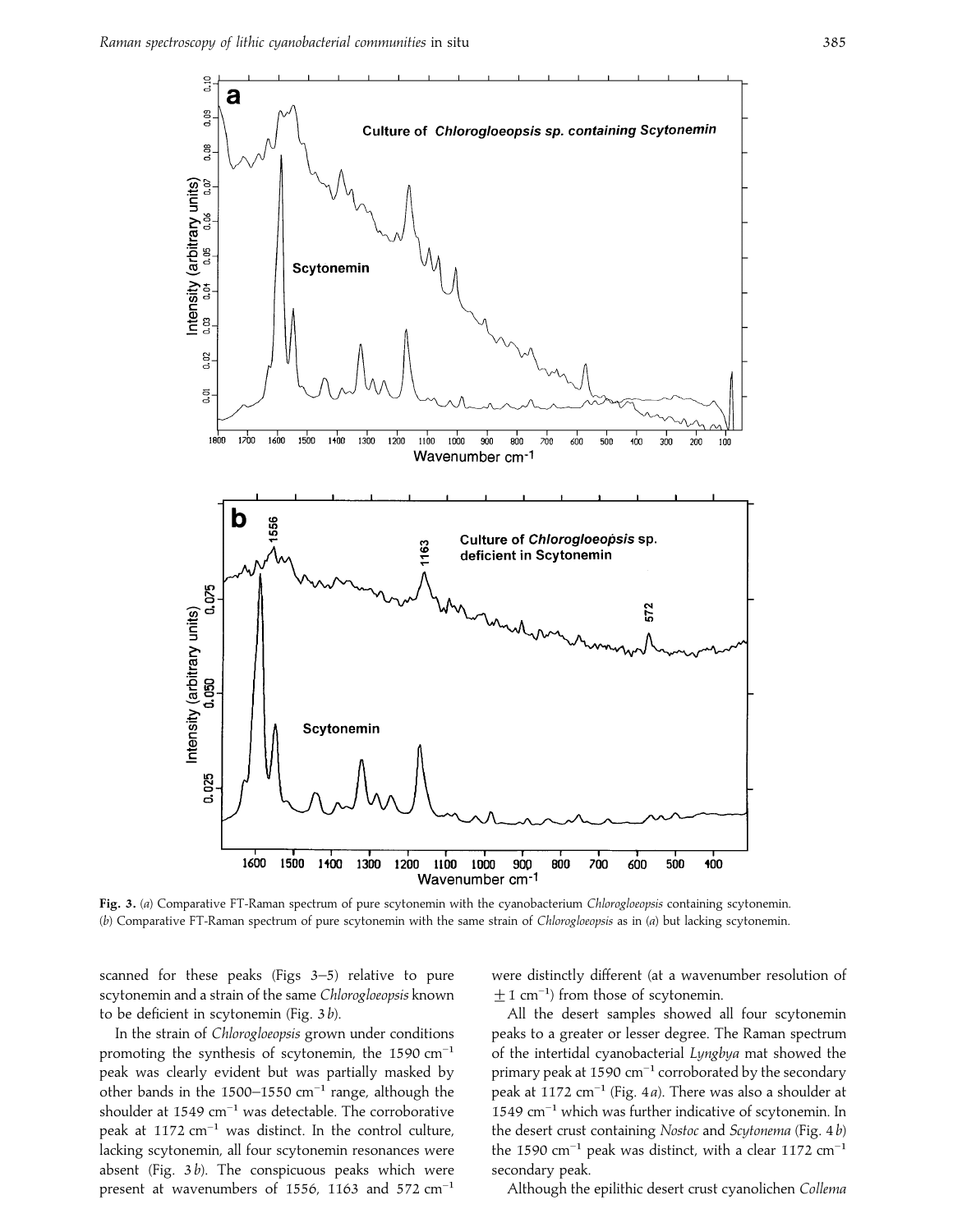

**Fig. 4.** (*a*) Comparative FT-Raman spectrum of pure scytonemin with an intertidal cyanobacterial mat dominated by *Lyngbya* containing scytonemin. (*b*) Comparative FT-Raman spectrum of pure scytonemin with a cyanobacterial desert crust from Utah dominated by *Nostoc* and *Scytonema* containing scytonemin.

(Fig. 5*a*) showed all the peaks, only the 1590 and 1172 cm−" peaks were conspicuous. Earlier Raman analyses of endolithic lichen communities, including those at Battleship Promontory (Russell *et al*., 1998), showed peaks which were derived from unidentified pigments. In the cyanobacterial zone of this community at *c*. 4 mm depth, an unidentified pigment peak detected at 1590 cm<sup>-1</sup> (Fig. 5*b*) is consistent with scytonemin. Direct light microscopy of this stratified community showed dark melanized fungi in the lichen zone at *c*. 1 mm depth (Fig. 6). Epifluorescence microscopy with green excitation (560 nm) confirmed the

presence of interstitial coccoid cyanobacteria at *c*. 4 mm depth by the autofluorescence (at 635 nm) of their phycocyanin (Fig. 7).

#### **Discussion**

We conclude that the occurrence of a corroborative pattern of a primary FT-Raman spectral peak at 1590 cm<sup>-1</sup> together with a secondary peak at  $1172 \text{ cm}^{-1}$  and others at 1549 and 1323  $cm^{-1}$  is indicative of the photoprotective pigment scytonemin in a sample, as the results were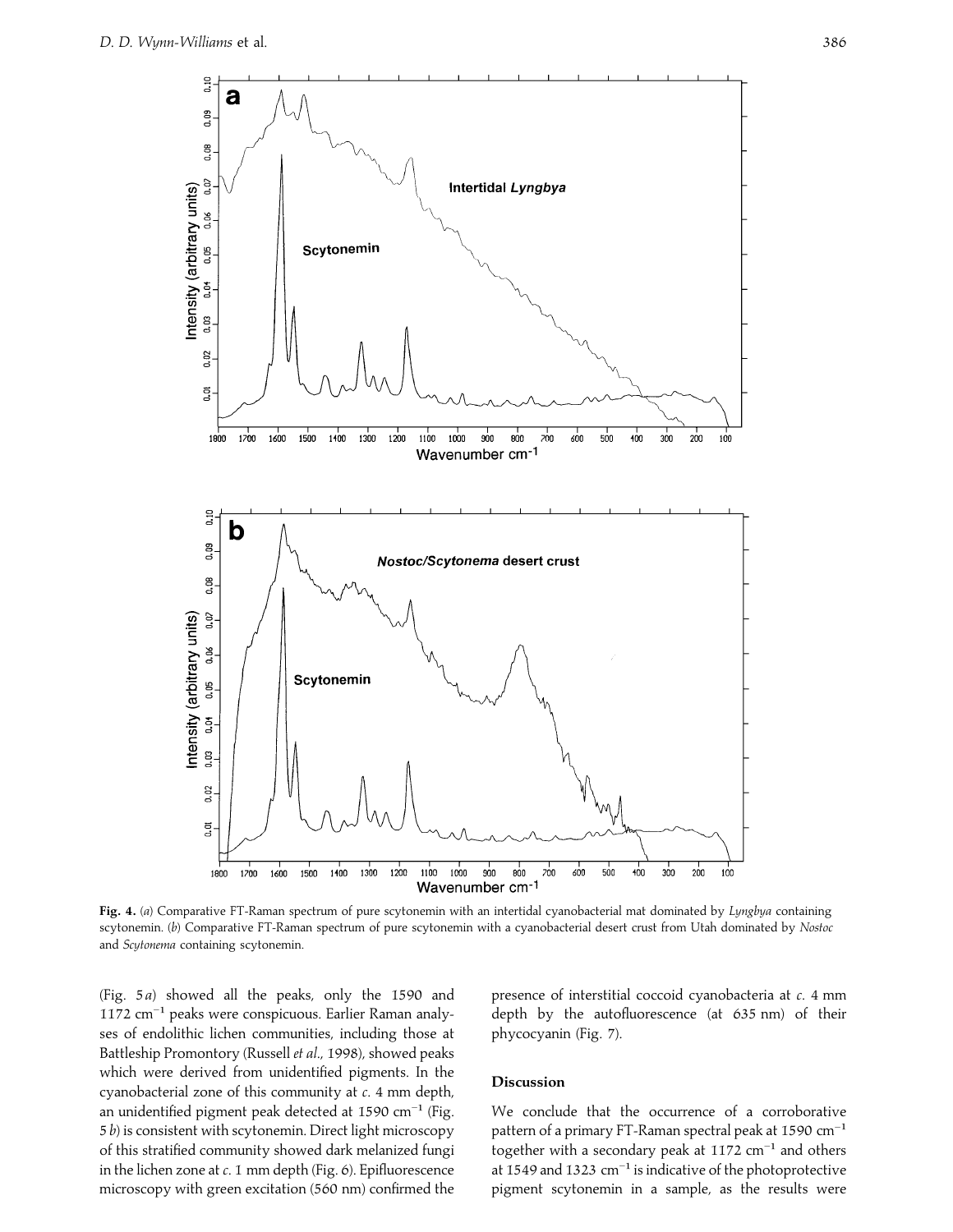

**Fig. 5.** (*a*) Comparative FT-Raman spectrum of pure scytonemin with *Collema*, a cyanolichen growing on a desert crust in Utah, whose cyanobiont, *Nostoc*, contains scytonemin. (*b*) FT-Raman spectrum of the cyanobacterial zone of a cryptoendolithic microbial community in Beacon sandstone from Battleship Promontory, Antarctica (after Russell *et al*., 1998) showing a peak at 1590 cm−" consistent with the presence of scytonemin.

consistent with parallel analytical determinations. FTRS has many advantages for ecophysiological studies of cyanobacteria and cyanolichens. Its non-intrusive laserbased principle makes it excellent for remote operation on large samples using fibre-optic cable probes of several metres length. As it does not require extraction with solvents or any other preparation, there is minimal disruption of the microniche. Neither surface reflectivity nor transparency is critical (translucency is adequate), and the signal can be obtained through the walls of transparent containers such as plastic corers. It would therefore be suitable for analysis of intact lake sediment stromatolites (Wharton, 1994) to detect scytonemin and other compounds indicative of environmental change such as fluctuating UVB doses (Leavitt *et al*., 1997). As the spectrum is derived from the scattering of light rather than absorption, it is independent of path length and its depth of penetration can be selected by adjusting the laser image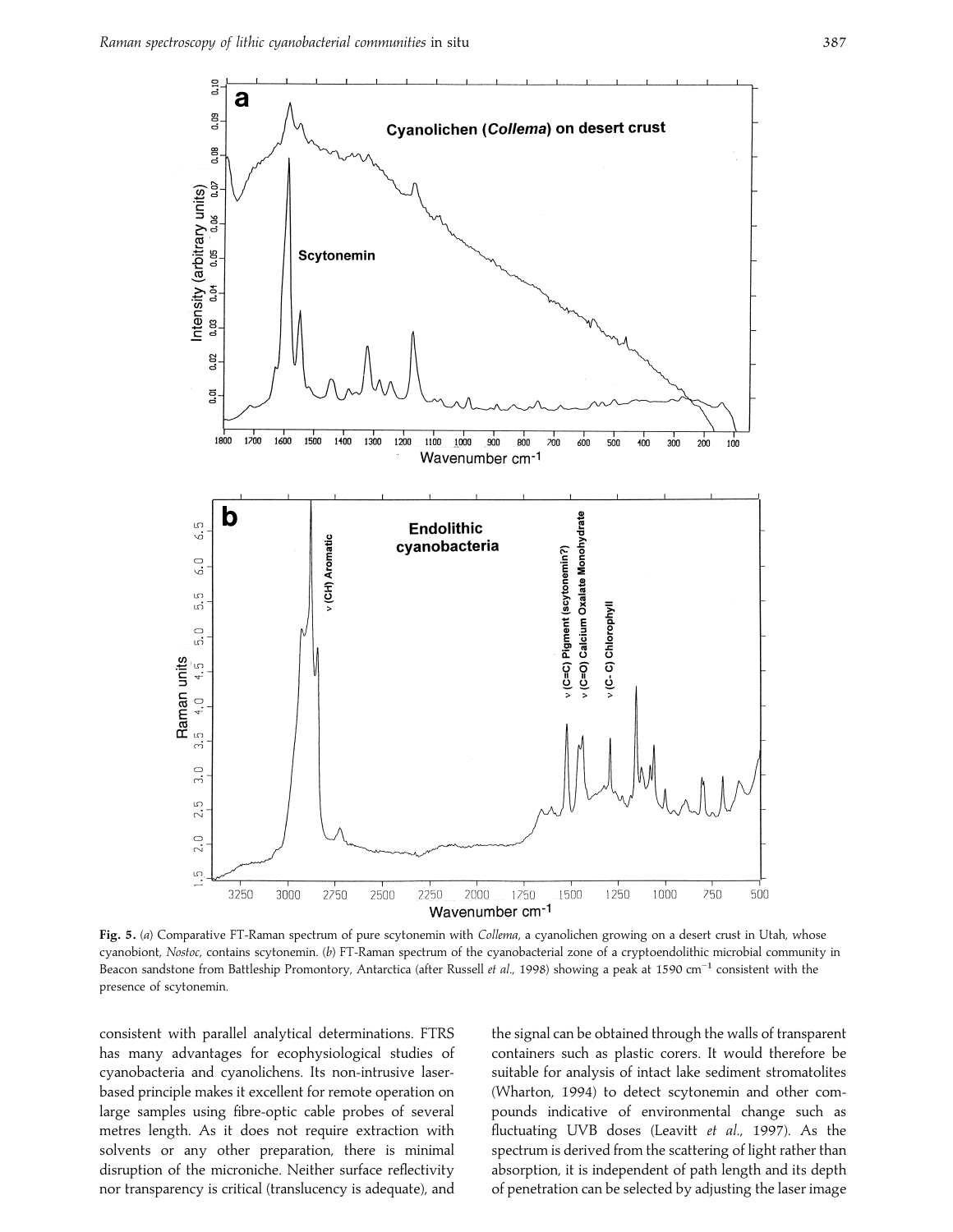

**Figs 6, 7.** Microscopic images for computer analysis of the endolithic microbial community at Battleship Promontory. Fig. 6. Direct light illumination of dark melanized fungi (see arrow) in the lichen zone at *c*. 1 mm depth. Fig. 7. Green (560 nm) epifluorescence illumination of the cyanobacterial zone at *c*. 4 mm depth showing autofluorescence (at 635 nm) of interstitial coccoid cells *c*. 2 µm diameter (see arrows) containing phycocyanin. Scale bars represent 500  $\mu$ m.

optics. This adjustment is also necessary to avoid excessive heating of dark or labile compounds by absorbed laser energy.

The laser wavelength of 1064 nm results in little or no interference from any water or ice signal (unlike infrared spectroscopy) so that it can be applied to field-fresh, viable natural samples without prior desiccation. FTRS could therefore be used to confirm the presence of cyanobionts in a field-fresh putative cyanolichen, so it has taxonomic potential. The Raman spectrum over the range 200–4000 cm−" covers most vibrational modes, including metal oxides such as mineral substrata, so that the habitat itself can be described, along with organic constituents of the biota. This attribute has been used in analysis of Mars meteorites, not only for organic molecules of potential biological relevance but also to determine the inorganic crystal composition without destruction of the precious sample (Edwards *et al*., 1999). Normally, the wavenumbers for inorganic materials, such as silica at 457 cm−", are well separated from those of n(CH) bonds near 3000  $cm^{-1}$ which are characteristic of organic compounds.

The ability to focus the laser beam through the optics of a compound microscope permits precise selection of a microbial or stratal target, with a 'footprint' of as little as  $5 \mu$ m. This can result in a spectrum from a single cell or

trichome. A major advantage of the system is the analysis of biomolecules in their natural state and spatial location within membranes or adsorbed onto minerals. The unique 'fingerprints ' of corroborative peaks in the Raman spectra of key functional molecules permit their detection in mixed communities and detection of their fluctuations in concentration with changing environmental stresses. Key functional molecules which have been demonstrated *in situ* include chlorophylls, carotenoids, anthroquinones and oxalates in live cells and fossil biomolecules (Edwards *et al*., 1997 ; Wynn-Williams *et al*., 1997 ; Russell *et al*., 1998). The Raman bands assigned to chlorophyll are not visible in all samples because of swamping by background fluorescence of the mineral substratum. This can be decreased by concentrating the laser on a narrow footprint (5  $\mu$ m, at high magnification) to obtain the signature from a single cell or cyanobacterial trichome without including its background. This refinement of the technique will be part of developing the application of FTRS to natural samples.

Scytonemin is one of a variety of pigments known to protect cyanobacteria from photoinhibition and UV radiation damage (Table 1). Carotenoids (in cyanobacteria and algae) and anthraquinones (in algae) are commonly concerned with photoprotection and the quenching of free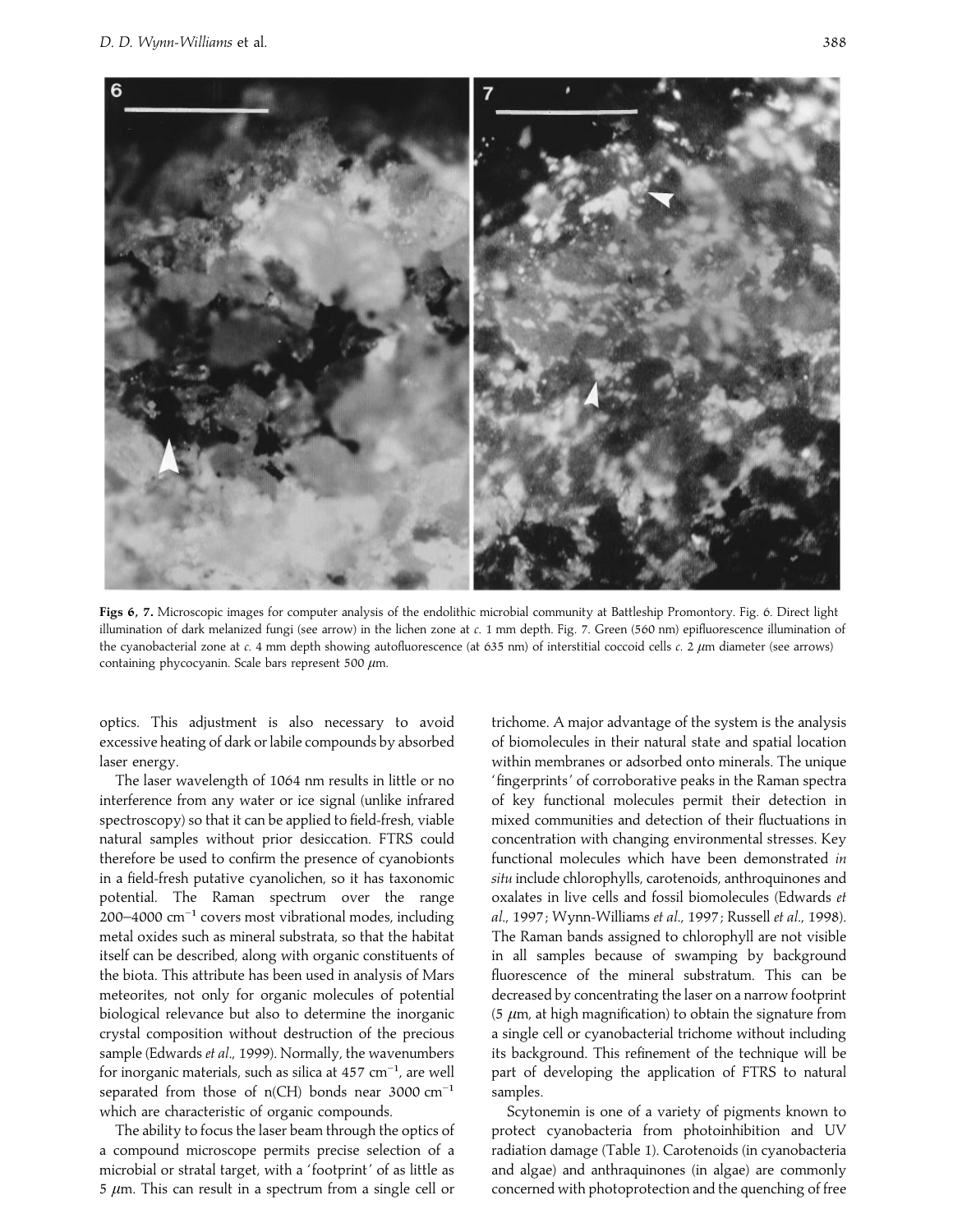**Table 1.** Photoprotective pigments found in cyanbacteria, cyanolichens and selected Antarctic endolithic and epilithic microbial communities

| Biochemical<br>group    | Typical<br>pigment                | Examples of occurrence in<br>Antarctic botanical taxa                                                                                                                     | Mode of protection               | Source                                                                        |
|-------------------------|-----------------------------------|---------------------------------------------------------------------------------------------------------------------------------------------------------------------------|----------------------------------|-------------------------------------------------------------------------------|
| Scytonemin              | Scytonemin                        | Nostoc, Calothrix parietina<br>Cyanolichens, e.g. Collema (with Nostoc),<br>Gonohymenia, Peltula (with<br>Chroococcidiopsis, Cyanosarcina, Gloeocapsa<br>and Myxosarcina) | UV screening<br>UV screening     | Garcia-Pichel & Castenholz (1991)<br>Lange et al. (1992); Büdel et al. (1997) |
|                         | Gloeocapsin                       | Gloeocapsa sanguinea (Arctic)                                                                                                                                             | UV screening (putative)          | F. Garcia-Pichel (unpublished)                                                |
| Carotenoids             | $\beta$ -Carotene                 | Gloeocapsa                                                                                                                                                                | Quenching of reactive<br>species | Buckley & Houghton (1976)                                                     |
|                         |                                   | Nostoc commune                                                                                                                                                            | Light absorption                 | Ehling-Schulz et al. (1997)                                                   |
|                         |                                   | Collema (cyanolichen)                                                                                                                                                     | Light absorption                 | Henriksson (1963)                                                             |
|                         |                                   | Trebouxia (endolithic alga)                                                                                                                                               | Light absorption                 | Culberson (1969)                                                              |
|                         | Canthaxanthin                     | Peltigera praetexta (Nostoc as phycobiont)                                                                                                                                | Light absorption                 | Leisner et al. (1994); Ehling-Schulz et al. (1997)                            |
|                         | $\beta$ -Carotene,<br>astaxanthin | Trentepohlia, Haematococcus (green algae)                                                                                                                                 | Screening                        | Castenholz & Garcia-Pichel (1999)                                             |
|                         | Echinenone                        | Nostoc commune                                                                                                                                                            | Light absorption                 | Ehling-Schulz et al. (1997)                                                   |
|                         |                                   | Halophilic cyanobacterial mats                                                                                                                                            | Light absorption                 | Oren et al. (1995)                                                            |
| Xanthophylls            | Myxoxanthophyll                   | Nostoc commune                                                                                                                                                            | Free-radical quenching           | Ehling-Schulz et al. (1997)                                                   |
|                         |                                   | Chroococcidiopsis sp.                                                                                                                                                     | Quenching                        | F. Garcia-Pichel & Dor (unpublished)                                          |
| Mycosporine-<br>like    | Various<br>mycosporines           | Cyanobacteria (e.g. Nostoc, Chlorogloeopsis<br>sp.)                                                                                                                       | UV screening                     | Garcia-Pichel et al. (1992); Oren et al. (1995)                               |
|                         | Oligosaccharide                   | Nostoc commune                                                                                                                                                            | UV screening                     | Böhm et al. (1995)                                                            |
|                         |                                   | Cyanolichens, e.g. Collema, Gonohymenia,<br>Peltula                                                                                                                       | UV absorption                    | Büdel et al. (1997)                                                           |
| Anthraquinones Parietin |                                   | Xanthoria parietina (algal phycobiont)                                                                                                                                    | UV screening                     | Laudi et al. (1969)                                                           |
|                         |                                   | Antarctic lichens                                                                                                                                                         | UV screening                     | Elix (1996)                                                                   |
| Para-depsides           | Atranorin                         | Stereocaulon spp. (cyanolichen)                                                                                                                                           | UV screening                     | Elix (1996)                                                                   |
| Usnic acids             | Usnic acid                        | Umbilicaria antarctica (algal phycobiont)                                                                                                                                 | UV and light screening           | Quilhot et al. (1991)                                                         |
| Xanthones               | Lichexanthone                     | Antarctic lichens, Lecanora spp.                                                                                                                                          | UV screening                     | Elix (1996)                                                                   |
| Pulvinic acids          | Calycin                           | Lecanora spp.                                                                                                                                                             | UV screening                     | Elix (1996)                                                                   |
|                         |                                   | Xanthoria elegans (algal phycobiont)                                                                                                                                      | UV screening                     | Holder (unpublished thesis)                                                   |

radicals resulting from exposure to UV radiation. One of these, the anthroquinone parietin, has been clearly identified by its unique Raman spectrum within field-fresh samples of the algal lichen *Xanthoria*, both in the Antarctic and in more temperate habitats (Edwards *et al*., 1998). In this case, vibrational assignments for parietin were clearly detected at 1672 and 1613 cm−" in *<sup>X</sup>*. *parietina*, *<sup>X</sup>*. *elegans* and *X*. *mawsoni* together with a double peak of chlorophyll at 1369 and 1384 cm−". Their carotenoid content was also revealed by characteristic peaks at 1521 and 1157 cm<sup>-1</sup> and it was evident that construction of a pigmentation 'fingerprint' catalogue for lichens of different species and from different habitats was possible for an assessment of their taxonomy, biogeography and tolerance to environmental stress. Zeaxanthin is potentially a key cyanobacterial biomarker in natural communities (Overmann *et al*., 1993 ; Oren *et al*., 1995) and its Raman spectrum will be included in our rapidly expanding database of spectral fingerprints.

As whole organisms and communities are composed of an immense diversity of biochemical moieties, the Raman spectrum of a natural sample shows many potentially diagnostic bands. However, with the objective of detecting a known biomolecule, there is only a need to identify its major, preferably corroborative bands determined from the unique spectrum of the pure biomolecule. Other than their influence on the shape of the diagnostic bands, all the other bands are irrelevant to the identity of the target molecule.

There are several species of cyanolichens in the Antarctic (Table 2). However, none has been found on the continent nor south of Mars Oasis on Alexander Island where the *Nostoc* lichens *Leptogium puberulum*, *Pannaria hookeri* and *Placopsis contortuplicata* have been found in moist areas which also contain free-living *Nostoc commune* (R. I. Lewis-Smith, personal communication). These symbioses will be amenable to assessing their scytonemin content as a potential indicator of their response to enhanced UVB during the spring Ozone Hole (Farman *et al*., 1985 ; Wynn-Williams, 1994). Many cyanobacteria from highly exposed habitats accumulate intracellular mycosporines (Garcia-Pichel & Castenholz, 1993), probably used as UVB sunscreens (Garcia-Pichel *et al*., 1993), as do exposed cyanolichens (Bu\$del *et al*., 1997). *Nostoc commune* also produces a range of extracellular mycosporine-like amino acids (Böhm et al., 1995; Ehling-Schulz *et al*., 1997) which protect against UVB damage. The substituted cyclohexene core structure of mycosporines may make them amenable to FTRS detection as well. Their fluctuations within cyanobacterial cells and/or in their exopolysaccharide sheaths under UVB stress could therefore be detectable in field-fresh material, and under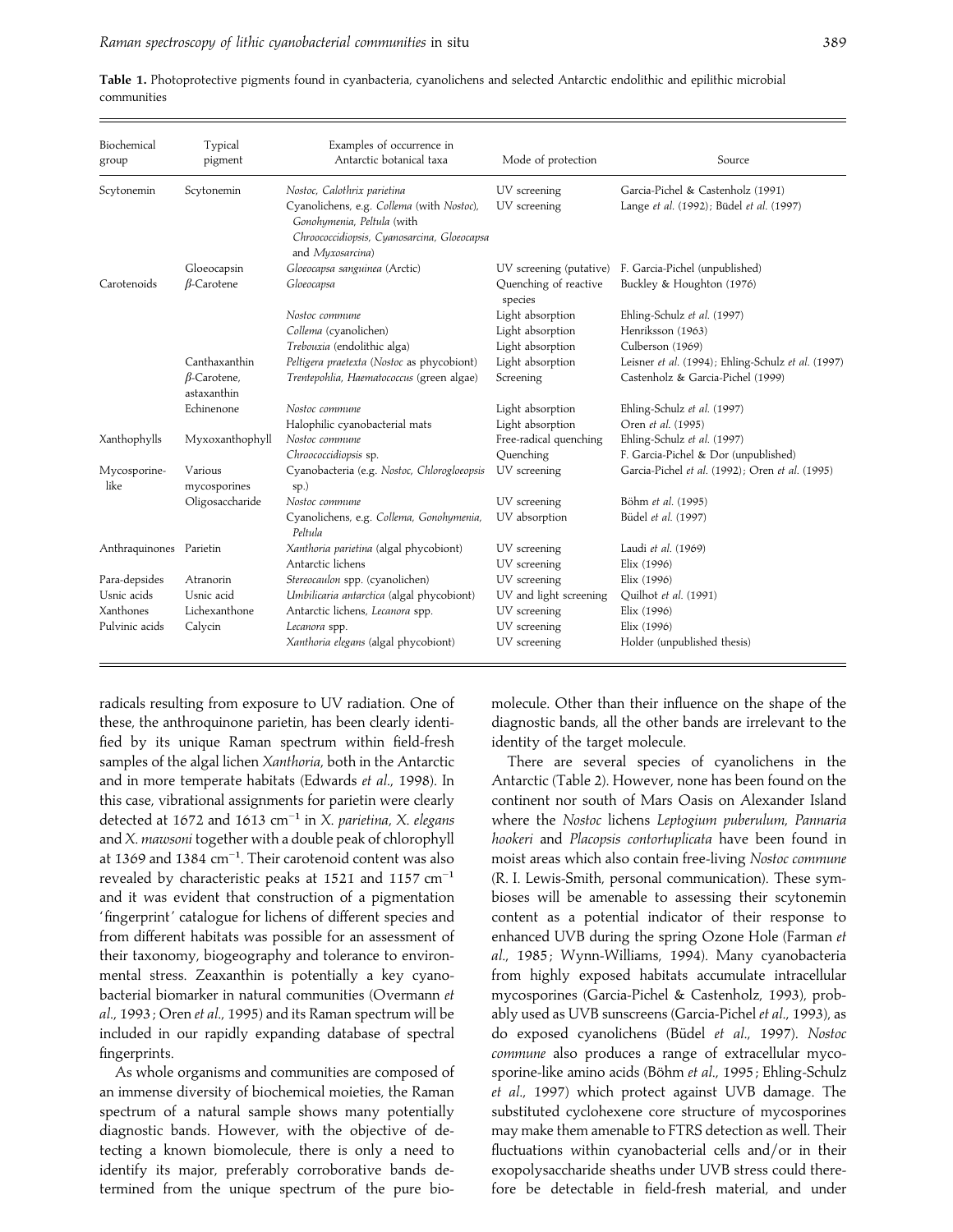Table 2. Cyanolichens reported from the Antarctic<sup>a</sup>, potentially vulnerable to enhanced UVB radiation within the Ozone Hole

| Species or genus                                    | Cyanobiont genus        |  |
|-----------------------------------------------------|-------------------------|--|
| Cyanobacteria as the main photobiont                |                         |  |
| Arctomia sp.                                        | Nostoc                  |  |
| Collema sp.                                         | <b>Nostoc</b>           |  |
| Degelia sp.                                         | <b>Nostoc</b>           |  |
| Lempholemma sp.                                     | <b>Nostoc</b>           |  |
| Leptogium puberulum Hue                             | <b>Nostoc</b>           |  |
| Lichena sp.                                         | Calothrix or Dichothrix |  |
| Massalongia carnosa (Dickson) Koerber               | Nostoc                  |  |
| Pannaria hookeri (Borrer ex Smith) Nylander         | <b>Nostoc</b>           |  |
| Parmeliella sp.                                     | Nostoc                  |  |
| Peltigera didactyla (Withering) Laundon             | Nostoc                  |  |
| Peltigera rufescens (Weis) Humboldt                 | Nostoc                  |  |
| Placynthium sp.                                     | Rivularia or Scytonema  |  |
| Solorina sp.                                        | Nostoc or Coccomyxa     |  |
| Cyanobacteria in localized cephalodia               |                         |  |
| Micarea sp.                                         | Nostoc or Stigonema     |  |
| Placopsis contortuplicata Lamb                      | <b>Nostoc</b>           |  |
| Psoroma tenue Henssen                               | Nostoc                  |  |
| Stereocaulon alpinum Laurer                         | Nostoc, Stigonema       |  |
| Stereocaulon glabrum (Mueller Argoviensis)<br>Vaino | Stigonema               |  |

*a* Kappen (1993) and R. I. Lewis-Smith (personal communication).

controlled experimental conditions, with concurrent desiccation, low temperature and osmotic stresses such as prevail in Antarctic deserts (Wynn-Williams, 1999*b*).

The role of accessory pigments such as phycocyanin becomes important at the very low light levels which occur in the cyanobacterial zone of stromatolites in icecovered hypersaline lakes (*c*. 1.5 μmol m<sup>-2</sup> s<sup>-1</sup> in aerobic prostrate mats : Parker & Wharton, 1985). These levels are similar in cryptoendolithic communities  $(0.9-1.7 \mu mol)$ <sup>m</sup>−# <sup>s</sup>−" at Linnaeus Terrace : Nienow *et al*., 1988). The autofluorescence which is obstructive in Raman spectroscopy based on green laser excitation at *c*. 536 nm (Edwards *et al*., 1999) is beneficial for epifluorescence microscopy as phycocyanin fluoresces at 635nm (orangered) under the same conditions. This permits direct correlation of the spatial distribution of the lichen and cyanobacterial constituents of endolithic communities (Figs 6, 7) with the Raman spectra (at 1064 nm excitation) of their composition (Fig. 5*b* and Russell *et al*., 1998). The remote, non-intrusive nature of the Raman technique makes it suitable not only for detecting living and fossil biomolecules in Antarctic deserts but also for similar analysis of signs of life on Mars (McKay, 1997; Wynn-Williams, 1999*a*).

Even though the application of FTRS to environmental determinations is in its infancy, we believe that its potential is large. It is already usable on field-fresh samples and can potentially be miniaturized for use in the field. Adjustment of the optical conditions can preclude excessive absorption of laser energy causing overheating of labile compounds and can avoid fluorescence of the mineral substratum or irrelevant organics. With these constraints refined, there is the potential to build up a Raman spectral database of commonly occurring biochemicals of ecological relevance in order to interpret complex natural spectra.

#### **Acknowledgements**

We are grateful for assistance and use of data from Drs N. C. Russell and J. M. Holder and technical support from D. Farwell. D. D. W.W. acknowledges logistic support from the British Antarctic Survey and the US Antarctic Program for field support. We thank Dr K. Hughes for help in the initial stages of this work.

#### **References**

- BÖHM, G.A., PFLEIDERER, W., BÖGER, P. & SCHERER, S. (1995). Structure of a novel oligosaccharide-mycosporine-amino acid ultraviolet A/B sunscreen pigment from the terrestrial cyanobacterium *Nostoc commune*. *J*. *Biol*. *Chem*., **270**: 8536–8539.
- BUCKLEY, C.E. & HOUGHTON, J.A. (1976). A study of the effects of near UV radiation on the pigmentation of the blue-green alga *Gloeocapsa alpicola*. *Arch*. *Microbiol*., **107**: 93–97.
- BÜDEL, B., KARSTEN, U. & GARCIA-PICHEL, G. (1997). Ultraviolet absorbing scytonemin and mycosporine-like amino acid derivatives in exposed, rock-inhabiting cyanobacterial lichens. *Oecologia*, **112**: 165–172.
- CASTENHOLZ, R.W. & GARCIA-PICHEL, G. (1999). Cyanobacterial responses to UV-radiation. In *The Ecology of Cyanobacteria* : *Their Diversity in Time and Space* (Whitton, B. A. & Potts, M., editors) 591–611. Kluwer Academic, Dordrecht.
- C, C.F. (1969). *Chemical and Botanical Guide to Lichen Products*. University of North Carolina Press, Chapel Hill, USA.
- DONKOR, V.A. & HÄDER, D.P. (1996). Effects of ultraviolet irradiation on photosynthetic pigments in some filamentous cyanobacteria. *Aquat*. *Microb*. *Ecol*., **11**: 143–149.
- DOWNES, M.T., HRSTICH, L. & VINCENT, W.F. (1993). Extraction of chlorophyll and carotenoid pigments from Antarctic benthic mats for analysis by HPLC. *J*. *Appl*. *Phycol*., **5**: 623–628.
- EDWARDS, H.G.M., RUSSELL, N.C. & WYNN-WILLIAMS, D.D. (1997). Fourier transform Raman spectroscopic and scanning electron microscopic study of cryptoendolithic lichens from Antarctica. *J*. *Raman Spectrosc*., **28**: 685–690.
- EDWARDS, H.G.M., HOLDER, J.M. & WYNN-WILLIAMS, D.D. (1998). Comparative FT-Raman spectroscopy of *Xanthoria* lichen-substratum systems from temperate and Antarctic habitats. *Soil Biol*. *Biochem*., **30**: 1947–1953.
- EDWARDS, H.G.M., FARWELL, D.W., GRADY, M.M., WYNN-WILLIAMS, D.D. & W, I.P. (1999). Comparative Raman spectroscopy of a Martian meteorite and Antarctic lithic analogues. *Planetary Space Sci*., **47**: 353–362.
- EHLING-SCHULZ, M., BILGER, W. & SCHERER, S. (1997). UV-B-induced synthesis of photoprotective pigments and extracellular polysaccharides in the terrestrial cyanobacterium *Nostoc commune*. *J*. *Bacteriol*., **179**: 1940–1945.
- ELIX, J.A. (1996). Biochemistry and secondary metabolites. In *Lichen Biology* (Nash, T. H., editor), 154–180. Cambridge University Press, Cambridge.
- FARMAN, J.C., GARDINER, B.G. & SHANKLIN, J.D. (1985). Large losses of total ozone in Antarctica reveal seasonal ClOx}NO interaction. *Nature*, **315**: 207–210.
- FRIEDMANN, E.I., HUA, M.S. & OCAMPO-FRIEDMANN, R. (1988). Cryptoendolithic lichen and cyanobacterial communities of the Ross Desert, Antarctica. *Polarforschung*, **58**: 251–259.
- GARCIA-PICHEL, F. & BELNAP, J. (1996). Microenvironments and microscale productivity of cyanobacterial desert crusts. *J*. *Phycol*., **32**: 774–782.
- GARCIA-PICHEL, F. & CASTENHOLZ, R.W. (1991). Characterization and biological implications of scytonemin, a cyanobacterial sheath pigment. *J*. *Phycol*., **27**: 395–409.